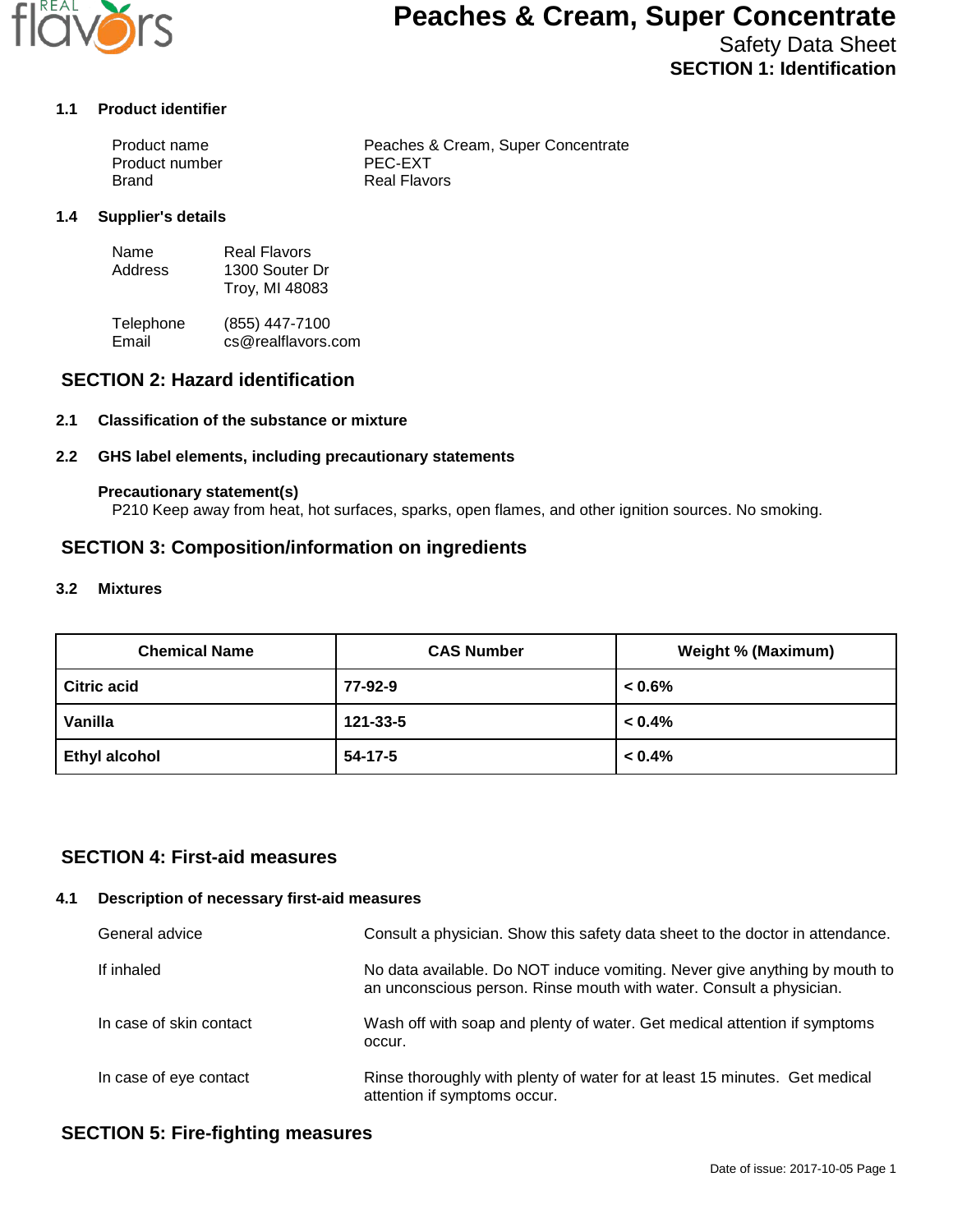

- **5.1 Suitable extinguishing media** Use extinguishing media appropriate for surrounding fire.
- **5.2 Specific hazards arising from the chemical** No data available.
- **5.3 Special protective actions for fire-fighters** Wear self-contained breathing apparatus for firefighting if necessary.

## **SECTION 6: Accidental release measures**

## **6.1 Personal precautions, protective equipment and emergency procedures**

Use personal protective equipment. Avoid breathing vapours, mist or gas. Ensure adequate ventilation. Evacuate personnel to safe areas. For personal protection see section 8.

### **6.2 Environmental precautions**

Prevent further leakage or spillage if safe to do so. Do not let product enter drains.

**6.3 Methods and materials for containment and cleaning up**

Sweep up and shovel. Do not flush with water. Keep in suitable, closed containers for disposal. Contain spillage, soak up with non-combustible absorbent material, (e.g. sand, earth, diatomaceous earth, vermiculite) and transfer to a container for disposal according to local / national regulations (see section 13)

## **SECTION 7: Handling and storage**

### **7.1 Precautions for safe handling**

Avoid contact with skin and eyes. Avoid inhalation of vapour or mist. Use explosion-proof equipment. Keep away from sources of ignition - No smoking.Take measures to prevent the build up of electrostatic charge. For precautions see section 2.2.

**7.2 Conditions for safe storage, including any incompatibilities** Keep container tightly closed in a dry and well-ventilated place. Containers which are opened must be carefully resealed and kept upright to prevent leakage.

# **SECTION 8: Exposure controls/personal protection**

#### **8.3 Individual protection measures, such as personal protective equipment (PPE)**

#### **Body protection**

Skin Protection: None required with normal household use. Industrial Setting: Protective gloves (for hands) and protective clothing are required where repeated or prolonged skin contact may occur.

#### **Respiratory protection**

No data available.

#### **Environmental exposure controls**

Do not let product enter drains.

## **SECTION 9: Physical and chemical properties**

## **Information on basic physical and chemical properties**

Liquid, comparable to sample  $\blacksquare$  Appearance/form (physical state, color, etc.)

# **SECTION 10: Stability and reactivity**

# **SECTION 11: Toxicological information**